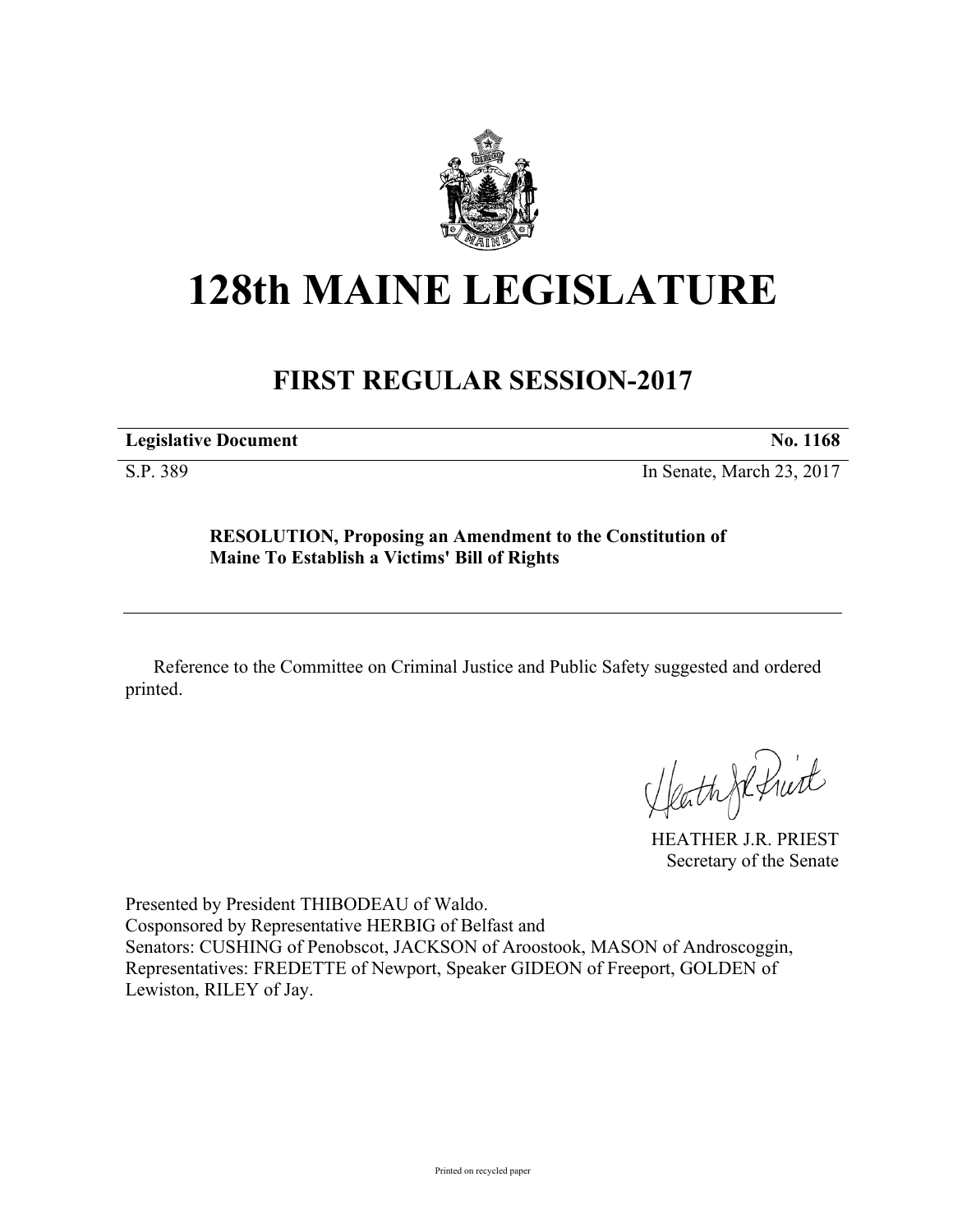**Constitutional amendment. Resolved:** Two thirds of each branch of the Legislature concurring, that the following amendment to the Constitution of Maine be proposed:

- **Constitution, Art. I, §6-B** is enacted to read:
- **Section 6-B. Victims' bill of rights**
- **1. Victims' rights.** To preserve and protect victims' rights to justice and due process, a victim of crime or juvenile crime has the following rights:
- A. To be treated with fairness and dignity and with respect for the victim's safety and privacy throughout the criminal justice process;
- B. To be informed, upon request, when the accused is released from custody or has 11 escaped;
- C. To be present at and, upon request, to reasonable and timely notice of all public proceedings involving the criminal or juvenile criminal conduct;
- D. To be heard at any public proceeding involving a release, a plea or sentencing, disposition or parole and any other proceeding at which a right of the victim is implicated;
- E. To refuse an interview, deposition or other discovery request by the accused, the accused's attorney or another person acting on behalf of the accused;
- F. To confer with the prosecution regarding the rights of the victim pursuant to this section;
- G. To read presentence reports relating to the crime against the victim;
- H. To receive prompt and full restitution;
- I. To proceedings free from unreasonable delay and a prompt conclusion of the case; and
- J. To be informed of victims' constitutional rights.

 **2. Victim defined.** "Victim" means a person against whom a crime or juvenile crime has been committed or a person who is directly and proximately harmed by the commission of the offense or crime. "Victim" does not include the accused or, if the victim is deceased or incapacitated or a minor, a person who the court finds would not act in the best interests of that victim.

 **3. Right of victim to assert rights and have rights enforced.** The victim, the victim's attorney or another lawful representative of the victim, or, upon request of the victim, the attorney for the government, may assert in any trial or appellate court or before any other authority with jurisdiction over the case and have enforced the rights enumerated in this section and any other rights afforded by law.

 **4. Remedy for and effect of exercise of rights.** The court or other authority with jurisdiction over a case to whom a request is made pursuant to subsection 3 shall act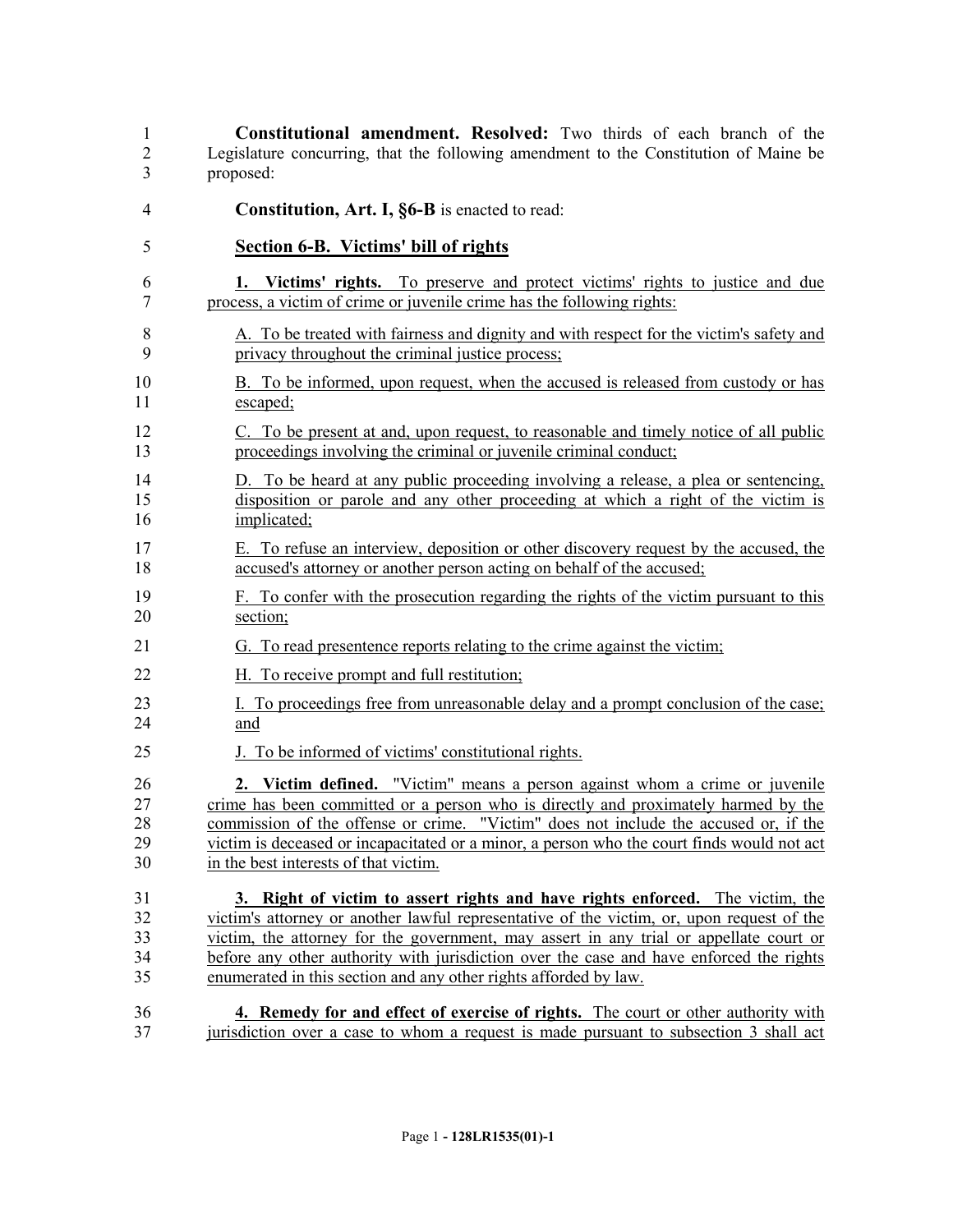promptly on the request and shall protect the rights of the victim no less vigorously than the court or other authority protects the rights afforded to the accused and shall provide the victim a remedy, including, but not limited to, the right to appeal a sentence, but not including the dismissal of any criminal proceeding or setting aside of any conviction or sentence. This subsection does not create a cause of action for compensation or damages against the State or a political subdivision of the State or any officer, employee or agent of the State or a political subdivision of the State, including the court or an officer or employee of the court. **5. Other rights not impaired.** The enumeration in the Constitution of certain rights for victims may not be construed to deny or disparage others granted. 12 ind be it further and be it further and be it further **Constitutional referendum procedure; form of question; effective date. Resolved:** That the municipal officers of this State shall notify the inhabitants of their respective cities, towns and plantations to meet, in the manner prescribed by law for holding a statewide election, at a statewide election held in the month of November following the passage of this resolution, to vote upon the ratification of the amendment proposed in this resolution by voting upon the following question: "Do you favor amending the Constitution of Maine to enact a Victims' Bill of Rights, designed to ensure specific rights to the victim of a crime or juvenile crime and allow the victim to contest a sentence?" The legal voters of each city, town and plantation shall vote by ballot on this question and designate their choice by a cross or check mark placed within the corresponding square below the word "Yes" or "No." The ballots must be received, sorted, counted and declared in open ward, town and plantation meetings and returns made to the Secretary of State in the same manner as votes for members of the Legislature. The Governor shall review the returns. If it appears that a majority of the legal votes are cast in favor of the amendment, the Governor shall proclaim that fact without delay and the amendment becomes part of the Constitution of Maine on the date of the proclamation; and be it

further

 **Secretary of State shall prepare ballots. Resolved:** That the Secretary of State shall prepare and furnish to each city, town and plantation all ballots, returns and copies of this resolution necessary to carry out the purposes of this referendum.

## **SUMMARY**

 This resolution proposes to amend the Constitution of Maine to enact a Victims' Bill of Rights, designed to ensure specific rights for victims of crime. The purpose of this resolution is to place into the Constitution of Maine various rights regarding notification of public proceedings at which the victim has a right to be heard, the right to confer with the prosecution and the right to prompt and full restitution. This resolution requires a court to grant a request by the victim to enforce the rights of the victim and to provide a remedy for violations of the victim's rights, including the appeal of a sentence. This